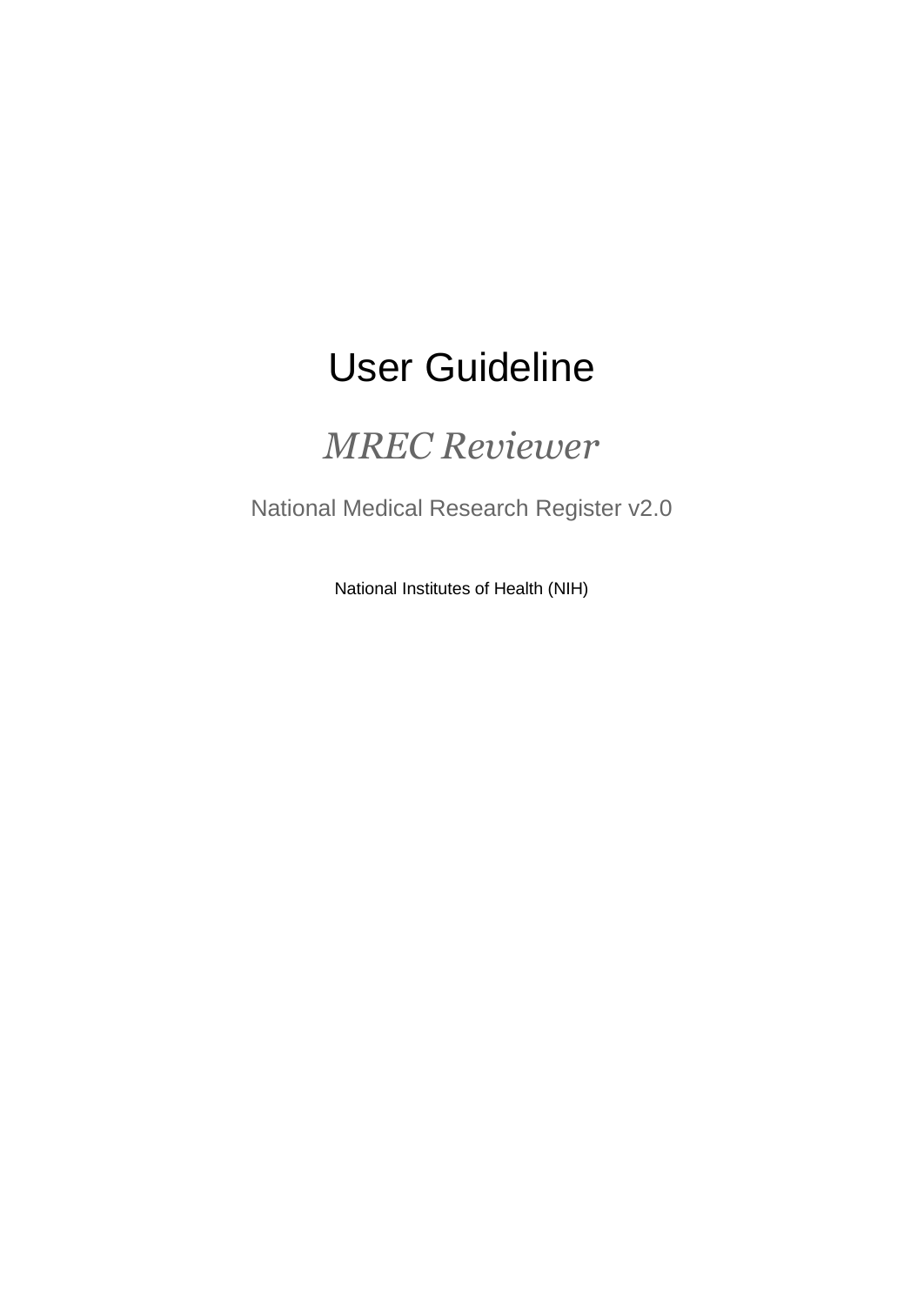## **1.0 – Flow & Function of MREC Reviewer**

### **1.1 - As MREC Reviewer (Reviewing submission)**

- 1. Go to the url [https://www.nmrr.com](https://www.nmrr.com/)
- 2. Login as a necessary individual with an assigned role as MREC Reviewer and the Reviewer page located at the left side.



3. Should be able see the submission under the assigned secretariat. (It should be stated as (Undergoing Expedited Review by MREC Chairperson/Deputy Chairperson, Undergoing Expedited Review by MREC Primary Reviewer , Queue for MREC Full Board Review)

|                   | <b>Submission Review Approval</b>                      |                    |                          |       |               |                          |               |               |
|-------------------|--------------------------------------------------------|--------------------|--------------------------|-------|---------------|--------------------------|---------------|---------------|
| Keyword           |                                                        |                    |                          |       | <b>Status</b> |                          |               |               |
|                   | Search NMRR ID, Research ID or Title of the Submission |                    |                          |       | Select All    |                          |               | $\mathcal{L}$ |
|                   |                                                        |                    |                          |       |               |                          |               |               |
| <b>EXCEL</b><br>聲 | PDF<br>Show 10<br><b>Research ID</b>                   | $\mathcal{M}$<br>٠ | entries<br><b>NMRRID</b> | Title | <b>Status</b> | <b>Day To Submission</b> | <b>Action</b> |               |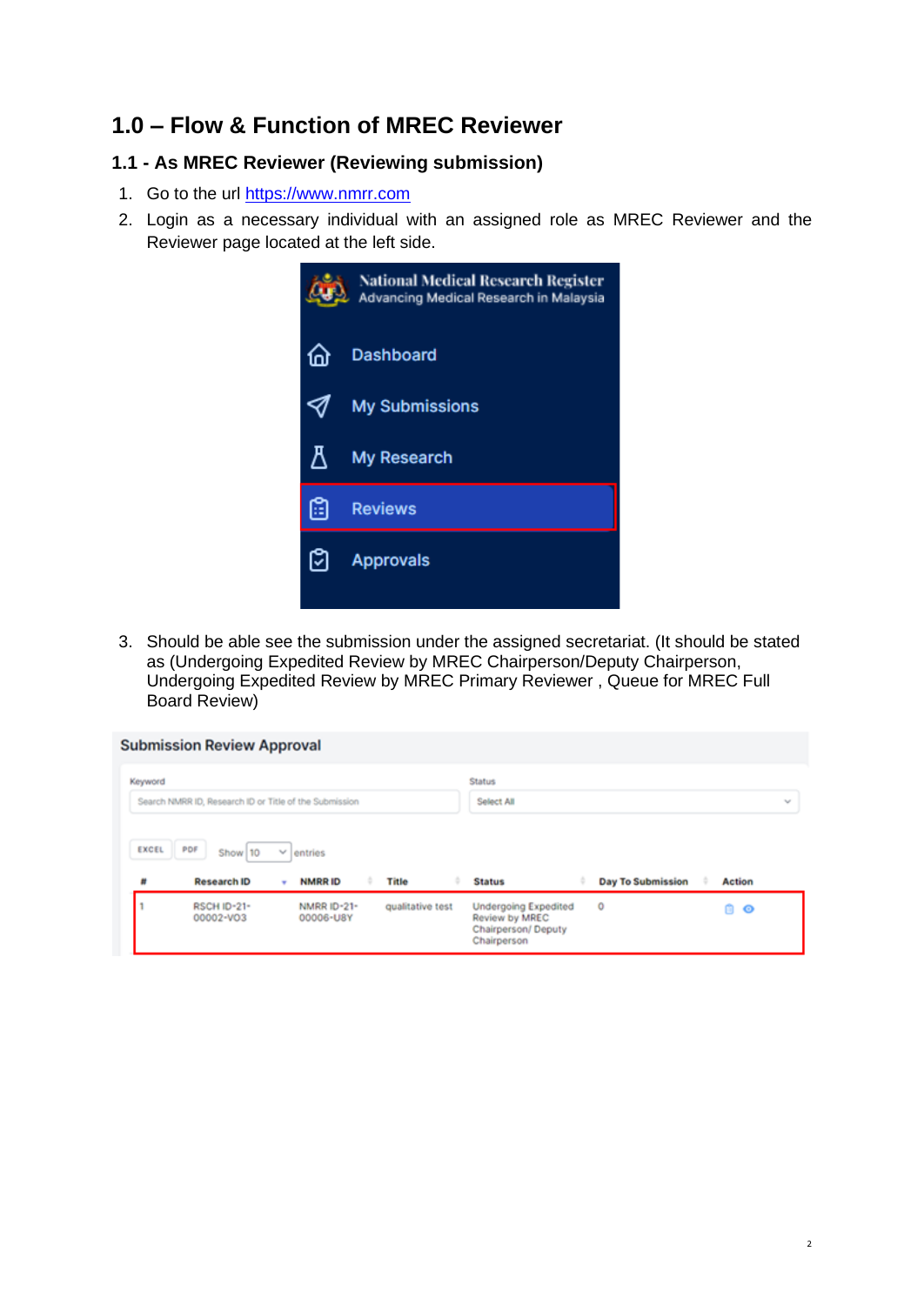4. Click on the view data (eye icon) to go into that submission details and to review the submission, go into the Processing Submission page (paper icon)

|            | <b>Submission Review Approval</b>                      |                    |                          |       |               |                          |               |        |
|------------|--------------------------------------------------------|--------------------|--------------------------|-------|---------------|--------------------------|---------------|--------|
| Keyword    |                                                        |                    |                          |       | <b>Status</b> |                          |               |        |
|            | Search NMRR ID, Research ID or Title of the Submission |                    |                          |       | Select All    |                          |               | $\sim$ |
|            |                                                        |                    |                          |       |               |                          |               |        |
| EXCEL<br>計 | PDF<br>Show 10<br><b>Research ID</b>                   | $\mathcal{L}$<br>٠ | entries<br><b>NMRRID</b> | Title | <b>Status</b> | <b>Day To Submission</b> | <b>Action</b> |        |

5. Click on the (eye icon) to go into the submission details and to access the checklist and recommendation selection, click the review checklist page (paper icon)

| <b>Review Revisions</b>               |                         |                     |                               |
|---------------------------------------|-------------------------|---------------------|-------------------------------|
| <b>EXCEL</b><br><b>PDF</b><br>Show 10 | entries<br>$\checkmark$ |                     |                               |
| #<br><b>Revision ID</b><br>▲          | <b>Secretariat</b><br>÷ | <b>Created Date</b> | <b>Action</b><br>$\triangleq$ |
| REV ID-21-00022-MRH                   | <b>MREC Secretariat</b> | 08-09-2021          | 面<br>$\circ$ 0                |
| Showing 1 to 1 of 1 entries           |                         |                     | Previous<br><b>Next</b>       |
|                                       |                         |                     |                               |

6. Reviewer may choose the status of each item by clicking on the status dropdown

| REVIEW REPORT OF RESEARCH PROTOCOLS INVOLVING HUMAN SUBJECTS                                                         |                                                |                 |
|----------------------------------------------------------------------------------------------------------------------|------------------------------------------------|-----------------|
| $\bigcirc$ All(55) $\bigcirc$ Yes(0) $\bigcirc$ No(0) $\bigcirc$ Not Relevant(0)<br>◯ Complete(55) ◯ Not Complete(0) |                                                |                 |
| DATA                                                                                                                 | <b>STATUS</b>                                  | <b>COMMENTS</b> |
| 1. General Information                                                                                               |                                                |                 |
| 1.1 Is study title appropriate?                                                                                      | Complete<br>v<br><b>Yes</b>                    | Q<br>œ          |
| 1.2 Is there a protocol identifying number and date?                                                                 | No<br>Not Relevant<br>Complete<br>Not Complete | o<br>Q          |
| 1.3 is the name and address of sponsor stated?                                                                       | Complete<br>v                                  | Q<br>O          |
| 1.4 Is the name and institution of investigator/s stated?                                                            | Complete<br>$\mathcal{L}_{\mathcal{C}}$        | 6 Q             |
| 1.5 Is the study site appropriate in terms of facilities, expertise, patient populations, etc?                       | Complete<br>$\mathcal{L}_{\mathbf{a}}$         | 6 Q             |
| 1.6 is there sufficient and appropriate expertise and experience in the study team?                                  | Complete<br>$\sim$                             | Q<br>Θ          |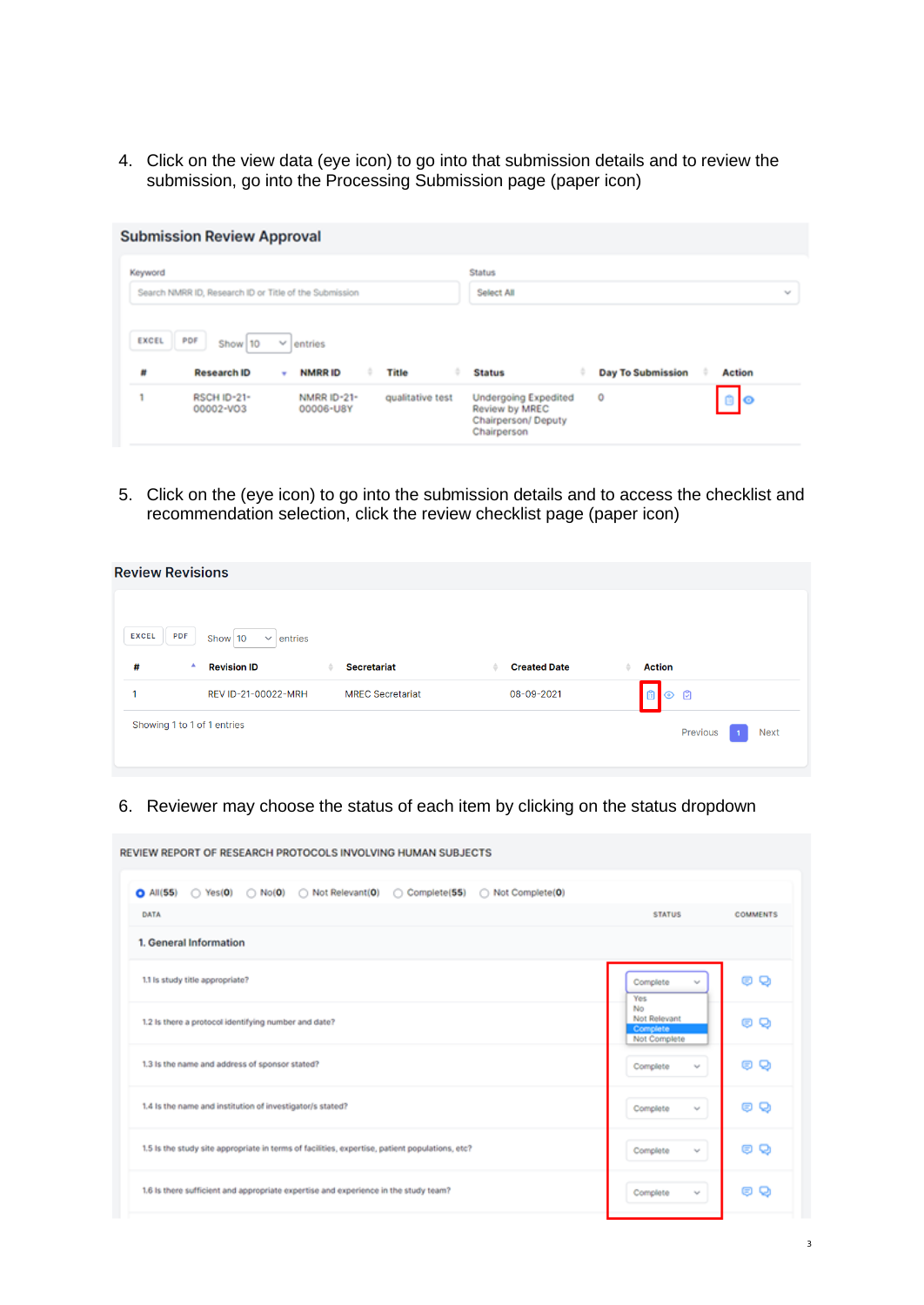7. If there is any query or revision required, click on the comment button to add a comment. Click the "comment button" to enter and save the comment intended for the investigator

| Not Relevant(0)<br>◯ Not Complete(0)<br>$O$ All(55)<br>C Complete(55)<br>$\bigcirc$ Yes(O)<br>$\bigcirc$ No(0) |                                                |                 |
|----------------------------------------------------------------------------------------------------------------|------------------------------------------------|-----------------|
| DATA                                                                                                           | <b>STATUS</b>                                  | <b>COMMENTS</b> |
| 1. General Information                                                                                         |                                                |                 |
| 1.1 Is study title appropriate?                                                                                | Complete<br>v<br><b>Yes</b>                    | © Q             |
| 1.2 Is there a protocol identifying number and date?                                                           | No<br>Not Relevant<br>Complete<br>Not Complete | 8 Q             |
| 1.3 Is the name and address of sponsor stated?                                                                 | Complete<br>w                                  | o<br>Ξ          |
| 1.4 Is the name and institution of investigator/s stated?                                                      | Complete<br>$\mathcal{L}_{\mathcal{C}}$        | 89              |
| 1.5 Is the study site appropriate in terms of facilities, expertise, patient populations, etc?                 | Complete<br>$\sim$                             | 0 Q             |
| 1.6 Is there sufficient and appropriate expertise and experience in the study team?                            | Complete<br>$\sim$                             | 80              |

…………………………………………………………………………………………………………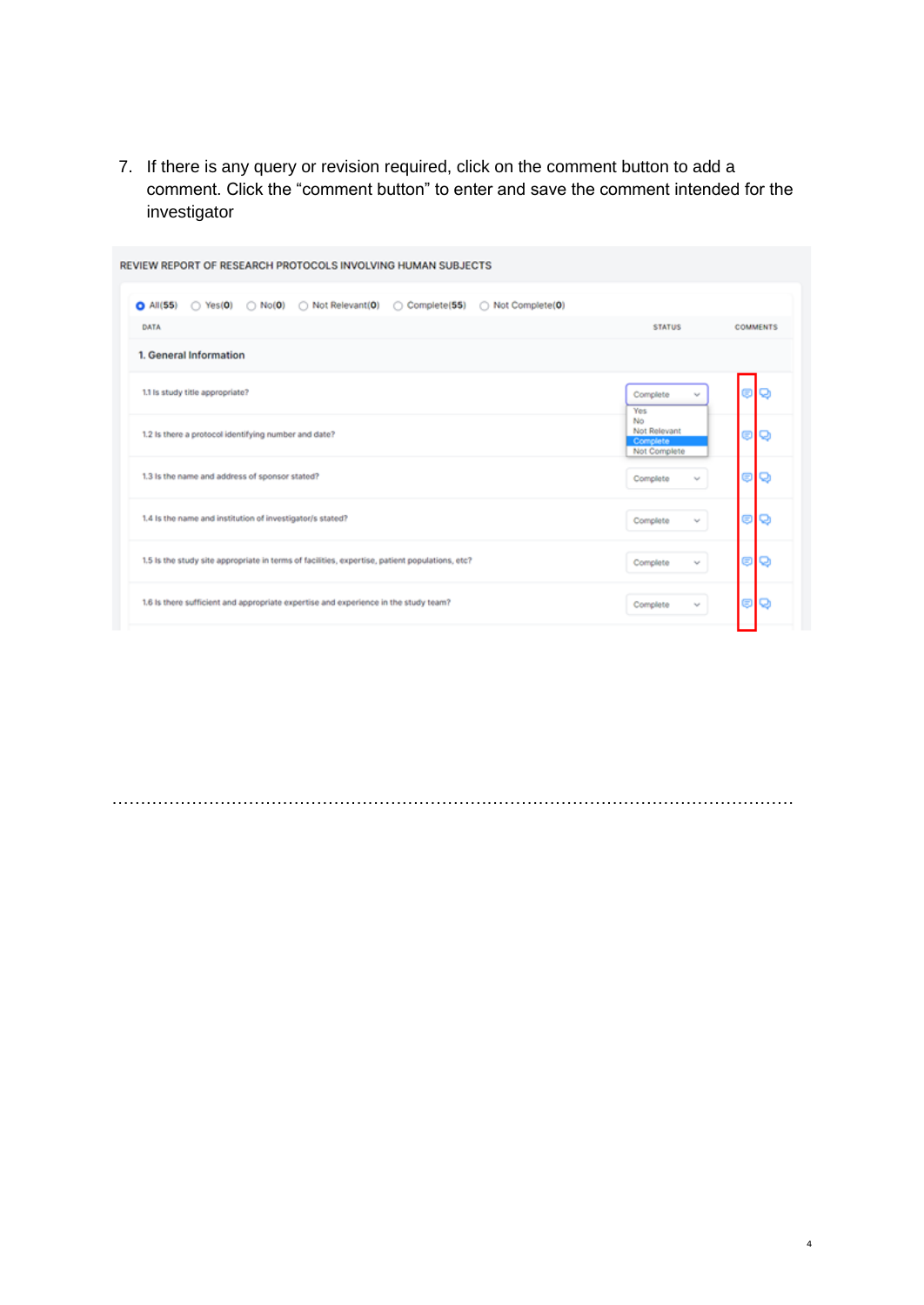| Comments    | $\times$ |
|-------------|----------|
| no complete |          |
|             |          |
|             |          |
|             |          |
|             |          |
|             |          |
|             |          |
|             |          |
|             |          |
|             |          |
|             | Comment  |

8. For minimal risk study (Undergoing Expedited Review by MREC Chairperson/Deputy Chairperson) the reviewer will insert the assessment by filling up the form and click save. If there is any query or revision required, click on the comment button at the "minimal risk overall comment". Click the "comment button" to enter and save the comment intended for the investigator

| DATA                                                                                                                                                     | <b>STATUS</b><br>COMMENTS                                                                                                                                                               |
|----------------------------------------------------------------------------------------------------------------------------------------------------------|-----------------------------------------------------------------------------------------------------------------------------------------------------------------------------------------|
| <b>Minimal Risk Overall Comment</b>                                                                                                                      |                                                                                                                                                                                         |
| <b>Risk Assessment</b>                                                                                                                                   |                                                                                                                                                                                         |
| REVIEWED BY HRRC/ OTHER SCIENTIFIC REVIEW COMMITTEES                                                                                                     |                                                                                                                                                                                         |
| Yes<br>o                                                                                                                                                 | No                                                                                                                                                                                      |
| Hospital Kuala Lumpur, Wilayah Persekutuan Kuala Lumpur<br>Vulnerability Assessment                                                                      |                                                                                                                                                                                         |
| Study involves vulnerable population                                                                                                                     | Study involves no vulnerable population                                                                                                                                                 |
| <b>Risk Assessment</b>                                                                                                                                   |                                                                                                                                                                                         |
| Study involves more than minimal risk (tick below)                                                                                                       | Study involves no more than minimal risk                                                                                                                                                |
| <b>Benefit Assessment</b>                                                                                                                                |                                                                                                                                                                                         |
| No prospect of direct benefit to individual participants, but likely to<br>yield generalizable knowledge about the participant' disorder or<br>condition | No prospect of direct benefit to individual participants, but likely to<br>yield generalizable knowledge to further society's understanding or<br>the disorder or condition under study |
| The research involves the prospect of direct benefit to individual<br>participants                                                                       |                                                                                                                                                                                         |

& response icon (green box) next to the comment icon (investigator response later wil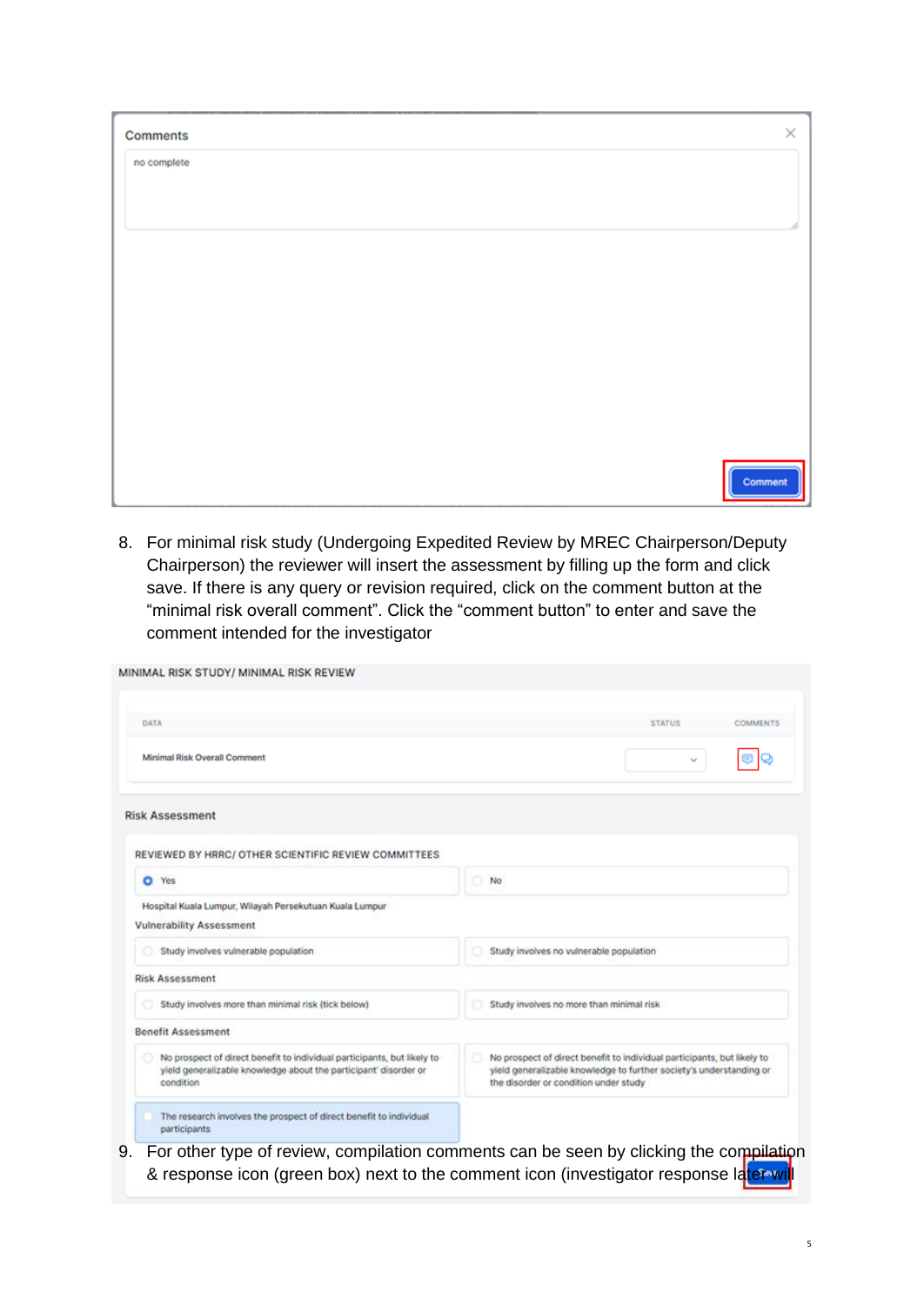be displayed after the revision has been submitted by the investigator). The compilation is used during the revision reassignment by the reviewer. Reviewers will be able to see the compilation of comment and investigator answers as below

| <b>Justification</b>                                                                                                                                                        |                                     |   |
|-----------------------------------------------------------------------------------------------------------------------------------------------------------------------------|-------------------------------------|---|
| 1) (Is the rationale/justification for the study clearly stated in the context of present knowledge?)                                                                       | Not Complete $\sim$                 | Ε |
| 2) (Does the project address important/relevant scientific/public health issues?)                                                                                           | Not Complete $\sim$                 | ⋐ |
| 3) (Will the proposed research contribute new knowledge in the subject area?)                                                                                               | <b>Not Complete</b><br>$\checkmark$ | € |
| <b>Objectives</b><br>(Are the objectives and/or hypothesis clearly stated and realistic<br>(Specific, Measurable, Achievable, Resourced within the project and Time bound)) | Not Complete $\sim$                 | € |
| <b>Expected Outcome and Output</b><br>(What are the intended outputs and outcomes?)                                                                                         | <b>Not Complete</b><br>$\checkmark$ | e |
| <b>Stakeholder</b>                                                                                                                                                          |                                     |   |

…………………………………………………………………………………………………………...

| "Investigator answers to the query" |
|-------------------------------------|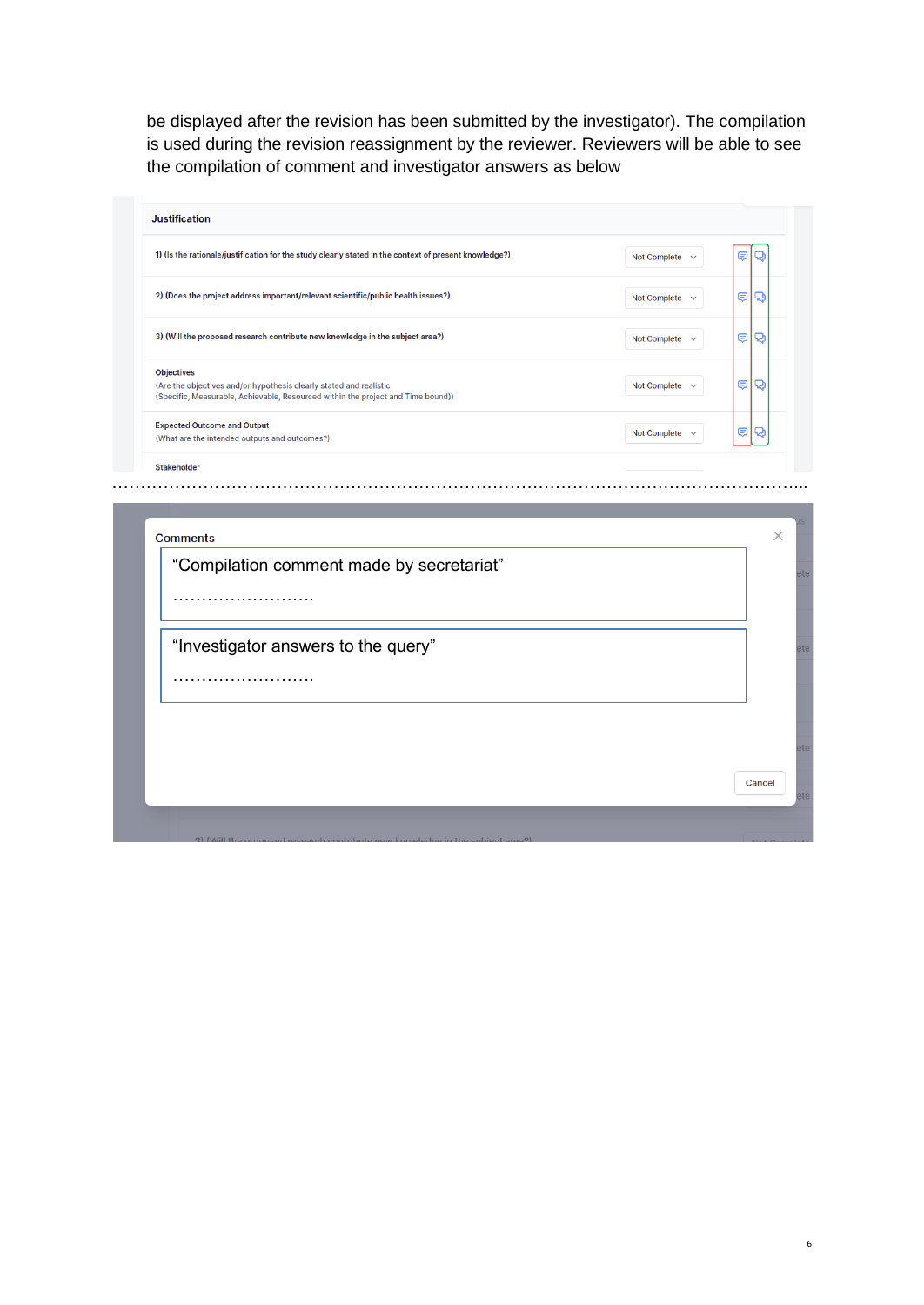10. Grouping of status can be used as a guide to reviewers to see which item are complete, not complete and etc.

| $O$ All $(55)$<br>◯ Not Relevant(0)<br>Complete(55)<br>Not Complete(0)<br>$\bigcirc$ Yes(O)<br>$\bigcirc$ No(0) |                                         |                 |
|-----------------------------------------------------------------------------------------------------------------|-----------------------------------------|-----------------|
| DATA                                                                                                            | <b>STATUS</b>                           | <b>COMMENTS</b> |
| 1. General Information                                                                                          |                                         |                 |
| 1.1 Is study title appropriate?                                                                                 | Complete<br>w                           | Q<br>œ          |
|                                                                                                                 | Yes<br>No                               |                 |
| 1.2 Is there a protocol identifying number and date?                                                            | Not Relevant<br>Complete                | o<br>o          |
|                                                                                                                 | Not Complete                            |                 |
| 1.3 Is the name and address of sponsor stated?                                                                  | Complete<br>$\mathcal{G}^{\mathcal{S}}$ | Q<br>G.         |
|                                                                                                                 |                                         |                 |
| 1.4 Is the name and institution of investigator/s stated?                                                       | Complete<br>$\mathcal{M}$               | Q<br>g.         |
|                                                                                                                 |                                         |                 |
| 1.5 Is the study site appropriate in terms of facilities, expertise, patient populations, etc?                  | Complete<br>$\sim$                      | Q<br>g.         |

11. Once the review is complete, the reviewer will then select the recommendation at the end of the checklist. Click the submit button to notify the Secretariat regarding the completion and the recommendation made. (Applicable for all type of review; minimal risk, medium and high-risk study

| <b>Reviewer Feedback &amp; Recommendation</b> |                                                |   |
|-----------------------------------------------|------------------------------------------------|---|
| Feedback                                      |                                                |   |
|                                               |                                                |   |
|                                               |                                                |   |
|                                               |                                                |   |
|                                               |                                                |   |
|                                               | Submission Recommendation                      | ø |
|                                               | Unable to review<br>$\mathcal{L}_{\mathbf{a}}$ |   |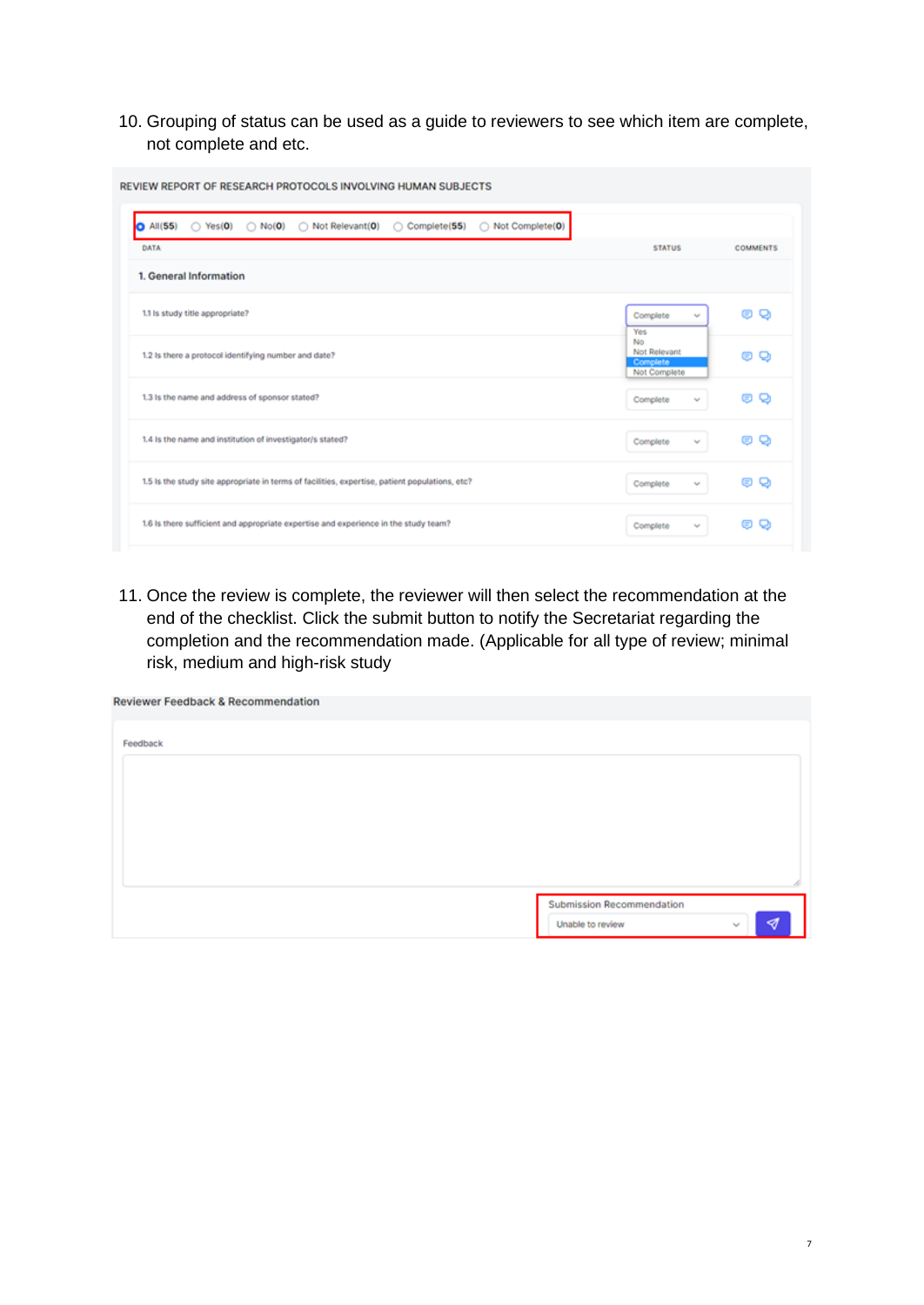12. Once the submit button is clicked, all the status and the recommendation will not be able to be changed.

| <b>Miscellaneous</b>                              |                                             |
|---------------------------------------------------|---------------------------------------------|
| 13.1 Is the grammar and language acceptable?      | e o<br>Complete<br>$\mathcal{M}$            |
| 13.2 Additional Document & Comment from Reviewers | 6 Q<br>Complete<br>$\mathcal{M}$            |
| <b>Reviewer Feedback &amp; Recommendation</b>     |                                             |
| Feedback                                          |                                             |
|                                                   |                                             |
|                                                   |                                             |
|                                                   |                                             |
|                                                   | Submission Recommendation                   |
|                                                   | Revision Required, Go back to Secretariat v |
|                                                   |                                             |

13. Once all required review is completed, the list of review will be disappeared from the submission review dashboard

| <b>Submission Review</b>                                                                          |                                                                                      |        |
|---------------------------------------------------------------------------------------------------|--------------------------------------------------------------------------------------|--------|
| Keyword                                                                                           | <b>Status</b>                                                                        |        |
| Search NMRR ID, Research ID or Title of the Submission                                            | Select All                                                                           | $\sim$ |
| <b>EXCEL</b><br>PDF<br>Show 10<br>$\vee$ entries<br>#<br><b>Research ID</b><br><b>NMRRID</b><br>٠ | <b>Day To Submission</b><br><b>Title</b><br><b>Status</b><br><b>Action</b><br>÷<br>٠ |        |
|                                                                                                   | No data available in table                                                           |        |
| Showing 0 to 0 of 0 entries                                                                       | Previous<br>Next                                                                     |        |
|                                                                                                   |                                                                                      |        |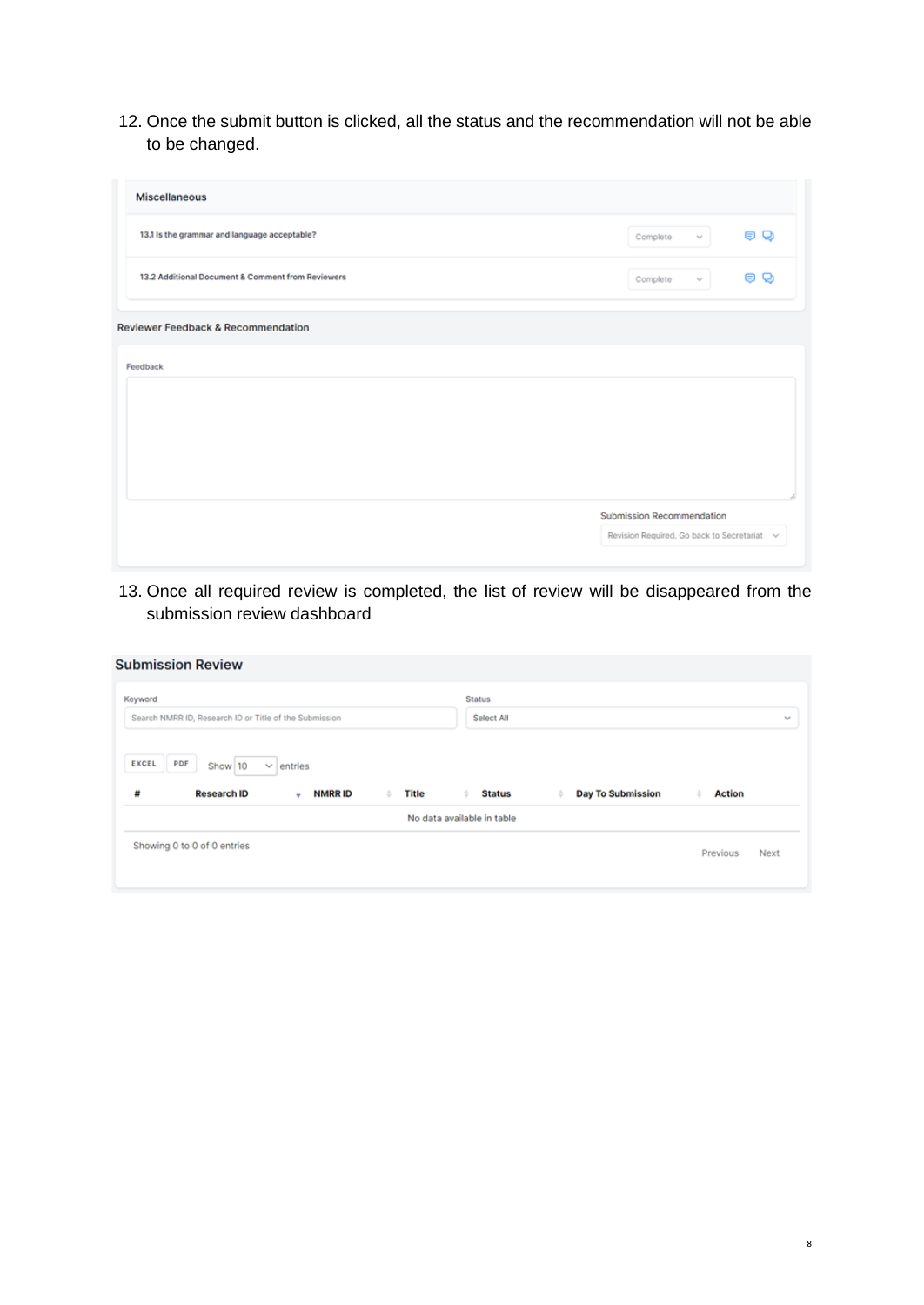### **1.2 – Meeting Attendance**

- 1. Go to the url [https://v2-uat.nmrr.com](https://v2-uat.cleaniquecoders.com/)
- 2. Login as individual (with assigned role as MREC Reviewer either Red or Blue Panel
- 3. Click on the "Meetings" icon below the "Review & approval" Icon on the left of the page



4. Select the intended upcoming meeting by clicking on the view icon present below the "Action"

| <b>Meetings</b>                                       |                                                                |                                                 |                                                           |        |
|-------------------------------------------------------|----------------------------------------------------------------|-------------------------------------------------|-----------------------------------------------------------|--------|
| Title<br>-Select All-                                 | Place<br>$\checkmark$                                          |                                                 | <b>Meeting Date</b><br>$\Box$<br>dd/mm/yyyy<br>dd/mm/yyyy | $\Box$ |
| <b>PDF</b><br><b>EXCEL</b><br>Show 10<br><b>TITLE</b> | $\checkmark$<br>entries<br><b>PLACE</b>                        | <b>MEETING DATE</b><br>$\overline{\phantom{a}}$ | Δ<br><b>ACTION</b>                                        |        |
| <b>Blue Panel</b>                                     | Bilik Mesyuarat Pintar 3, Level 4, Block D2, NIH<br>Setia Alam | 2021-10-26                                      | $\bullet$                                                 |        |
| <b>Red Panel</b>                                      | Bilik Mesyuarat Pintar 3, Level 4, Block D2, NIH<br>Setia Alam | 2021-10-12                                      | $\bullet$                                                 |        |
| Showing 1 to 2 of 2 entries                           |                                                                |                                                 | Previous                                                  | Next   |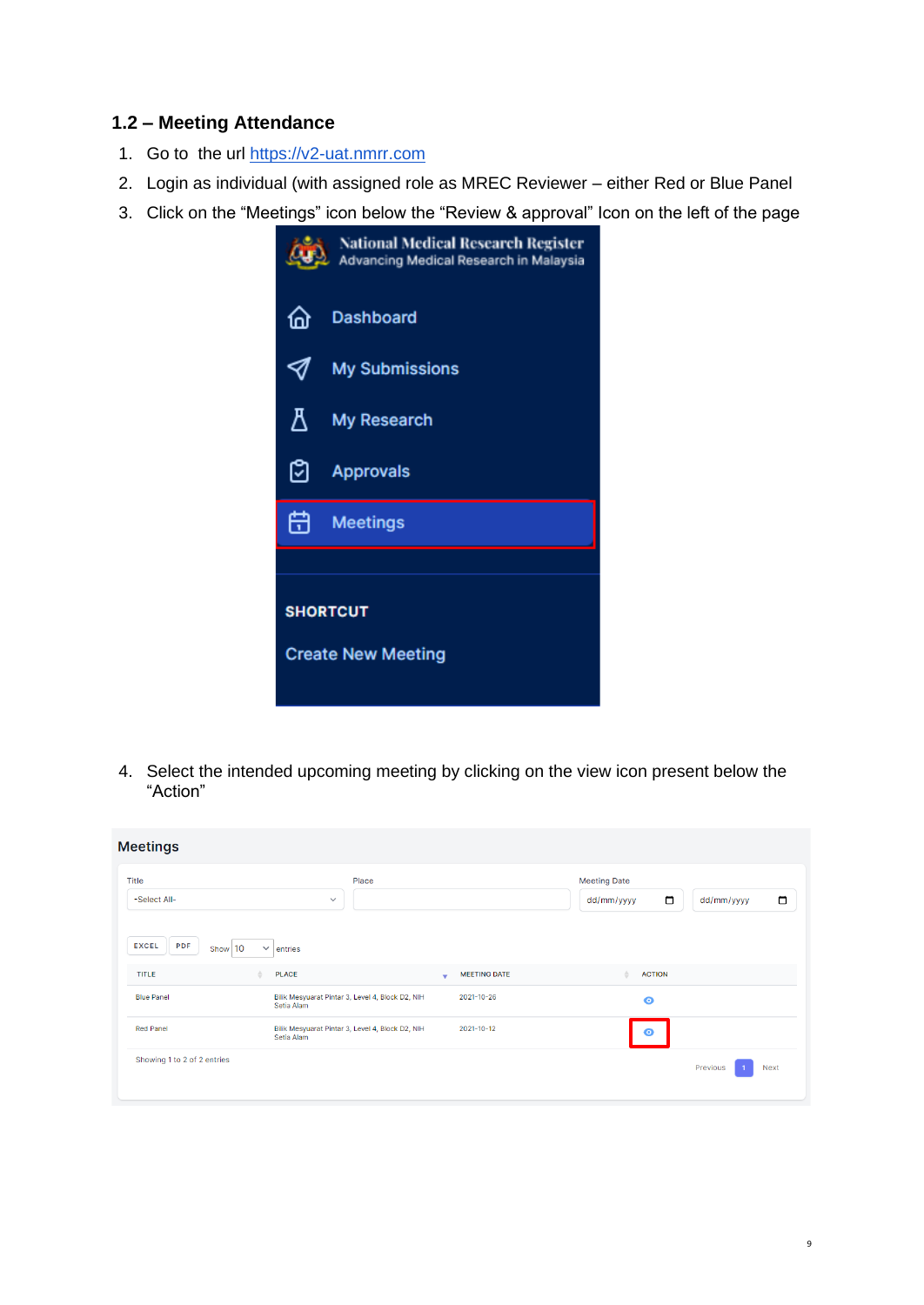5. Panels should be able to view the meeting details with all the study list attachment uploaded by Secretariat

| <b>Meeting Details</b>     |                                                                                                                                                                                                                                                                                    |
|----------------------------|------------------------------------------------------------------------------------------------------------------------------------------------------------------------------------------------------------------------------------------------------------------------------------|
| <b>Meeting Information</b> |                                                                                                                                                                                                                                                                                    |
| Date of Meeting            | 2021-10-12                                                                                                                                                                                                                                                                         |
| <b>Panel Title</b>         | <b>Red Panel</b>                                                                                                                                                                                                                                                                   |
| <b>Meeting Place</b>       | Bilik Mesyuarat Pintar 3, Level 4, Block D2, NIH Setia Alam                                                                                                                                                                                                                        |
| <b>Study List</b>          | A Phase 2/3, randomized, double-blind, placebo-<br>controlled study to evaluate the efficacy and<br>旧<br>safety of orally administered SKF7" (Standardized NMRR ID-21-01963-QGE<br>⊙<br>extract of Labisia pumila) in the clinical<br>improvement of category 3 COVID-19 patients. |
| <b>Created By</b>          | Asyraf Syahmi Bin Mohd Noor                                                                                                                                                                                                                                                        |

6. Individual attendees for specific panels and other additional people should be able to see their name listed in Attendance Details while selection is displayed to whether they will be "present" or "not able to present"

| <b>Meeting Details</b>     |                                                                                                                                                                                                                                                                                    |
|----------------------------|------------------------------------------------------------------------------------------------------------------------------------------------------------------------------------------------------------------------------------------------------------------------------------|
| <b>Meeting Information</b> |                                                                                                                                                                                                                                                                                    |
| Date of Meeting            | 2021-10-12                                                                                                                                                                                                                                                                         |
| <b>Panel Title</b>         | <b>Red Panel</b>                                                                                                                                                                                                                                                                   |
| <b>Meeting Place</b>       | Bilik Mesyuarat Pintar 3, Level 4, Block D2, NIH Setia Alam                                                                                                                                                                                                                        |
| <b>Study List</b>          | A Phase 2/3, randomized, double-blind, placebo-<br>controlled study to evaluate the efficacy and<br>囼<br>safety of orally administered SKF7" (Standardized NMRR ID-21-01963-QGE<br>⊙<br>extract of Labisia pumila) in the clinical<br>improvement of category 3 COVID-19 patients. |
| <b>Created By</b>          | Asyraf Syahmi Bin Mohd Noor                                                                                                                                                                                                                                                        |

| <b>Attendance Details</b>  |                     |                          |                               |
|----------------------------|---------------------|--------------------------|-------------------------------|
| <b>NAME</b>                | <b>ROLE</b>         | <b>STATUS</b>            |                               |
| Dr Salina Binti Abdul Aziz | <b>Chair Person</b> | <b>Awaiting Response</b> | Please Select<br>$\checkmark$ |

……………………………………………………………………………………………………………